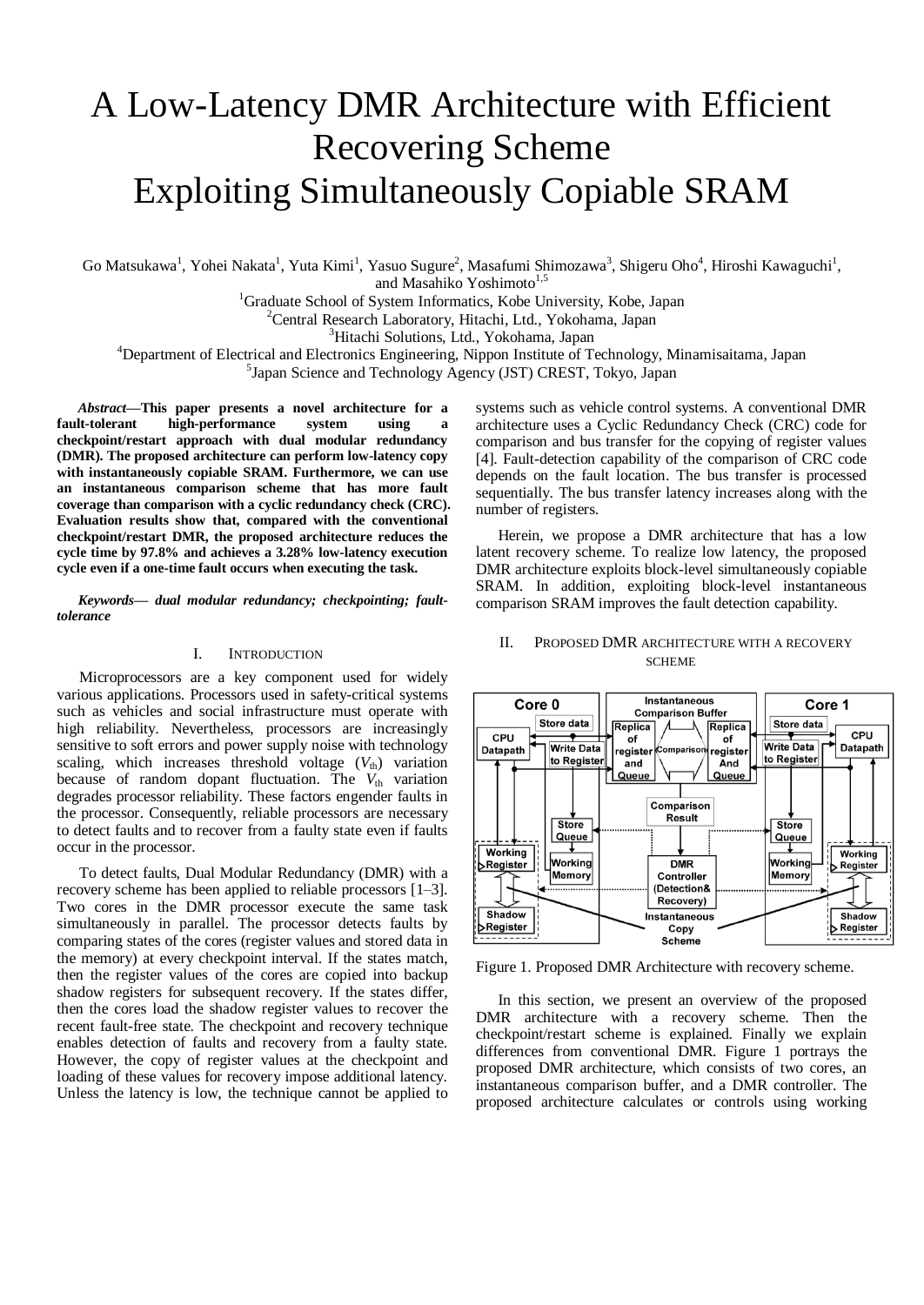memory, store queue, and working register data in normal operation. Then, output data are written to the store queue or working register, and are written simultaneously in the instantaneous comparison buffer. As shown in Figure 2, normal operations begin during checkpoint intervals. The instantaneous comparison buffer compares both replicas of the register and queue in the core. Figure 3(a),(b) depicts a data transfer between Store Queue and Working Memory. The comparison result is transferred to the DMR controller. If results of the comparison indicate a match, then data of the store queue are written in working memory in the next normal operation as shown in Figure 3(a). Data of the working register are copied in the shadow register using simultaneous data copy. If the result of comparison is a mismatch, then the store queue data are erased and data of the shadow register are transferred to the working register. Then the process restarts from the last checkpoint.

Conventional copying between the working register and shadow register is executed via the shared bus, but latency rises proportionately to the number of registers. Moreover, normal comparison data between the dual cores is performed via the bus, so latency increases along with the data size. Although the comparison of CRC is also often used to reduce the number of comparison cycles, CRC might be unable to detect multibit error.

The proposed architecture is valid for transient fault such as soft error. On the other hand, permanent fault can not be covered because if permanent fault is occurred this architecture will repeat fault detection and recovery during execution.



Figure 2. Execution with checkpoint and recovery.







(b)

Figure 3. Date between Store Queue and WorkingMemory: (a) comparison match and (b) comparison mismatch

# III. INSTANTANEOUS COMPARISON AND SIMULTANEOUS COPY WITH 7T MEMORY CELL

The proposed DMR architecture has instantaneous comparison and a simultaneous copy scheme structure with 7T SRAM. Herein, we explain the instantaneous comparison and the simultaneous copy scheme.

#### *A. 7T SRAM*



Figure 4. Schematic of 7T bitcell pair.

Figure 4 presents a schematic of a doubled 7T SRAM cell, which is based on a simultaneous copy scheme and instantaneous comparison mechanism [5]. The 7T bitcells mutually connect their internal nodes using pMOS transistors. The area overhead of 7T bitcell is greater than that of the conventional 6T bitcell by 11%. When one bit of data is stored in the two bitcells, the 7T SRAM can improve the reliability because write margin and read margin of SRAM are improved.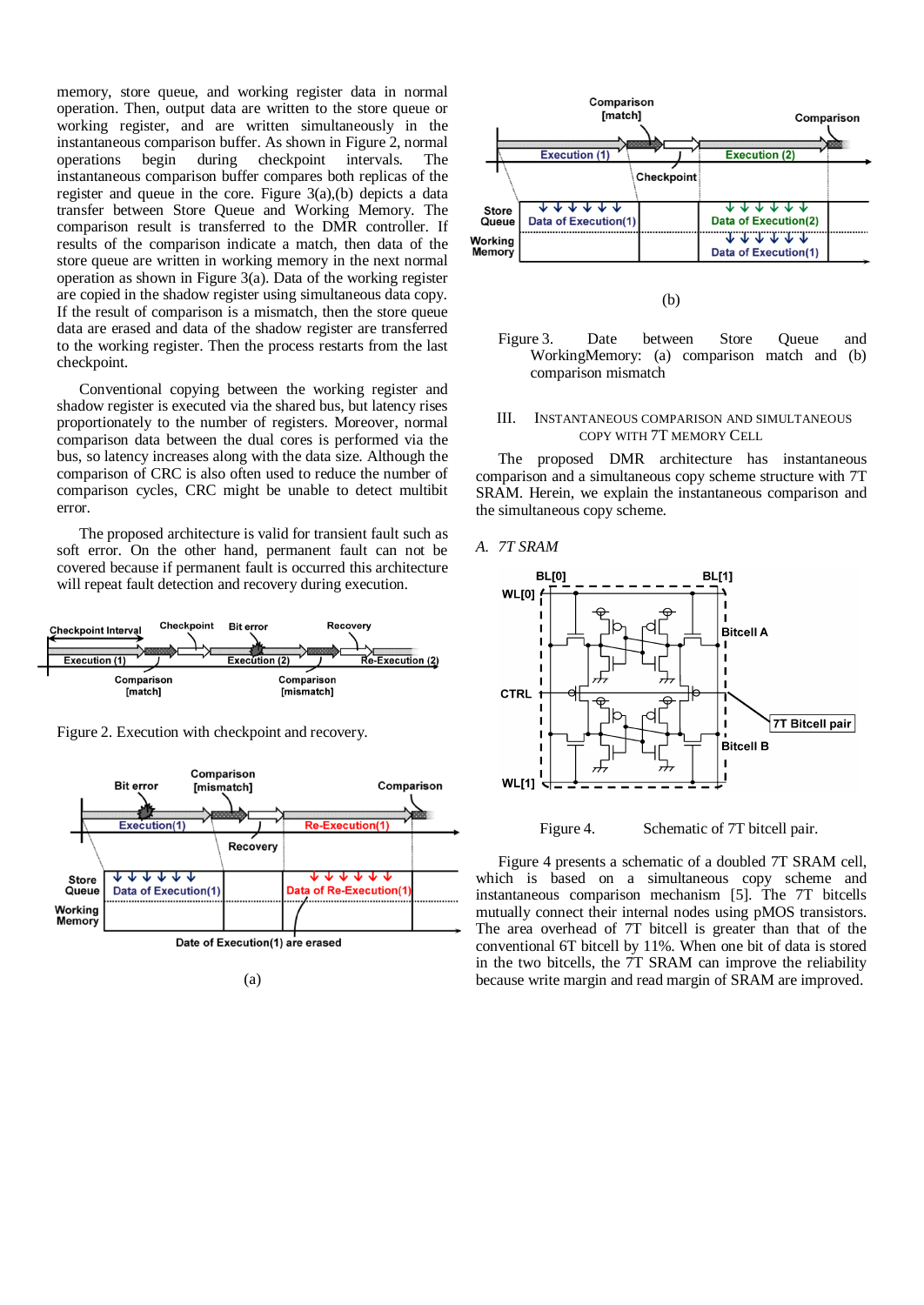





#### (b)

Figure 5. Instantaneous comparison structure: (a) instantaneous comparison feasible 7T bitcell pair and (b) deployment instaneous comparison buffer.

Figure 5(a) shows a schematic of the 7T SRAM, which can achieve high-speed comparison. In comparing data, the connecting pMOSes are turned on by lowering the CTRL signal [6]. If a 7T bitcell pair retains different data, then supply current flows into a ground. However, if it retains the same data, then the supply current does not draw through a bitcell pair because no current path exists. Therefore, results of the comparison depend on whether the supply voltage is high or not. Moreover, a comparison is made instantly by deploying a replica of the register and queue as shown in Figure 5(b). It takes four cycles to produce an instantaneous comparison independent of the size of the comparison buffer. The cycle time by normal comparison via the shared bus becomes longer as the number of registers increases. Although comparison with the CRC can accomplish comparison in two cycles, the proposed comparison scheme has higher fault coverage than comparison with the CRC. Furthermore, the instantaneous comparison scheme consumes 99.79% less energy than comparison with a CRC comparison circuit [6]. However, drawback of this comparison scheme is that area overhead increases accordingly size of the instantaneous comparison buffer.

### *C. Simultaneous copy scheme*



Figure 6. Simultaneous copy scheme.

The simultaneous copy scheme is extremely effective for the reduction of latency for the checkpoint and recovery state. Figure 6 depicts the working register value back up into the shadow register at the block-level using the simultaneous copy scheme. Figure 7 depicts a schematic of the simultaneous copiable 7T SRAM that performs data copying between the bitcells [7]. The 7T bitcells connect their internal node mutually with pMOS transistors in the same way as that for 7T SRAM, as explained briefly in section 3.B. For the case in which a datum in bitcell A is copied to bitcell B (upper to lower), first, the datum in bitcell B is destroyed and prepared for copying. Then, the datum in bitcell A is copied to bitcell B through connecting pMOSes. All 7T bitcell pairs can simultaneously back up the checkpoint data or restore them without a shared bus. Consequently, this 7T SRAM can produce a high-speed copy that requires only four cycles.



Figure 7. Schematic of simultaneous copiable SRAM.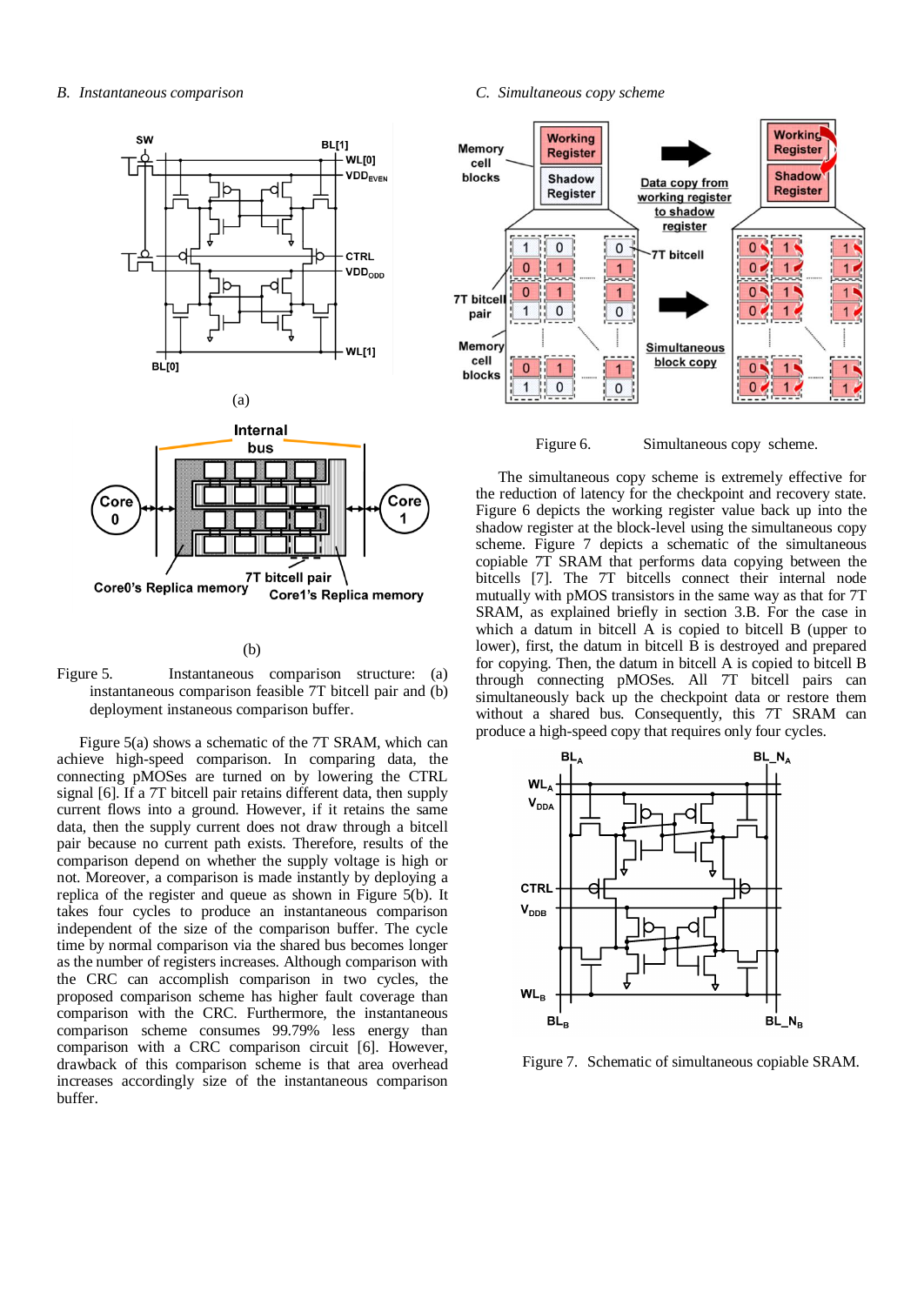

Figure 8. Measured copy cycle, where the number of working registers is 360.

The evaluated cycle time in the DMR phase is presented in Figure 8. Assuming the number of working registers as 360, we can estimate the cycle time in the DMR phase. The conventional DMR produces a comparison using CRC. Thereby it takes two cycles to compare CRCs. However, instantaneous comparison requires four cycles. Although copying between the registers via a shared bus requires 360 cycles, it takes four cycles to copy using a simultaneous copy scheme with 7T SRAM: the conventional DMR architecture needs 362 cycles in the DMR phase. In contrast, the proposed architecture requires eight cycles for comparison and copy and reduces clock cycles by 97.8% compared to conventional copying via the shared bus.

As shown in Figures 9(a) and 9(b), the y-axis shows the cycle overhead with the checkpoint/restart approach. The xaxis shows the checkpoint interval, which is the number of cycles between two consecutive checkpoints. Assuming that the execution time of the task is 50 μs, one cycle time is 16 ns. Figure 9(a) represents the cycle overhead of execution of a task that is fault-free. Figure 9(b) shows that a fault occurs in executing the task once. In Figure 9(a), as the checkpoint interval decreases, the cycle overhead increases rapidly because comparison and copy are performed frequently. In the proposed architecture, cycle overhead increases slightly when the checkpoint period is short because the proposed architecture dramatically reduces the cycle time in copy operation. When the checkpoint interval increases, both the cycle overheads of conventional and proposed architectures are low. However, if a failure occurs in the working register and the results of comparison are mismatched, then the DMR architecture must make a rollback checkpoint period. Figure 9(b) shows that the cycle overhead increases as the checkpoint interval becomes longer because the reexecution time is proportional to the checkpoint interval. The minimum cycle overhead of the conventional DMR and proposed DMR are 22.6% and 3.28%, respectively, in this case. Moreover, the difference of cycle overhead increases in an environment in which faults often occur. Consequently, the proposed architecture can maintain low latency by setting the checkpoint interval low.





(b)

Figure 9. Cycle overhead with respect to the checkpoint interval: (a) fault-free and (b) occurrence fault once.

#### V. CONCLUSION

We proposed a DMR architecture that can conduct instantaneous comparison with a simultaneous copy scheme using 7T SRAM. The proposed DMR architecture performs high-speed copying using a simultaneous copy scheme and high fault coverage using instantaneous comparison. The proposed architecture can execute operations with low latency even if the checkpoint interval becomes short. Consequently, the proposed DMR architecture provides benefits for real-time systems. When a user uses the proposed architecture, area overhead due to using 7T SRAM and instantaneous comparison buffer must be considered.